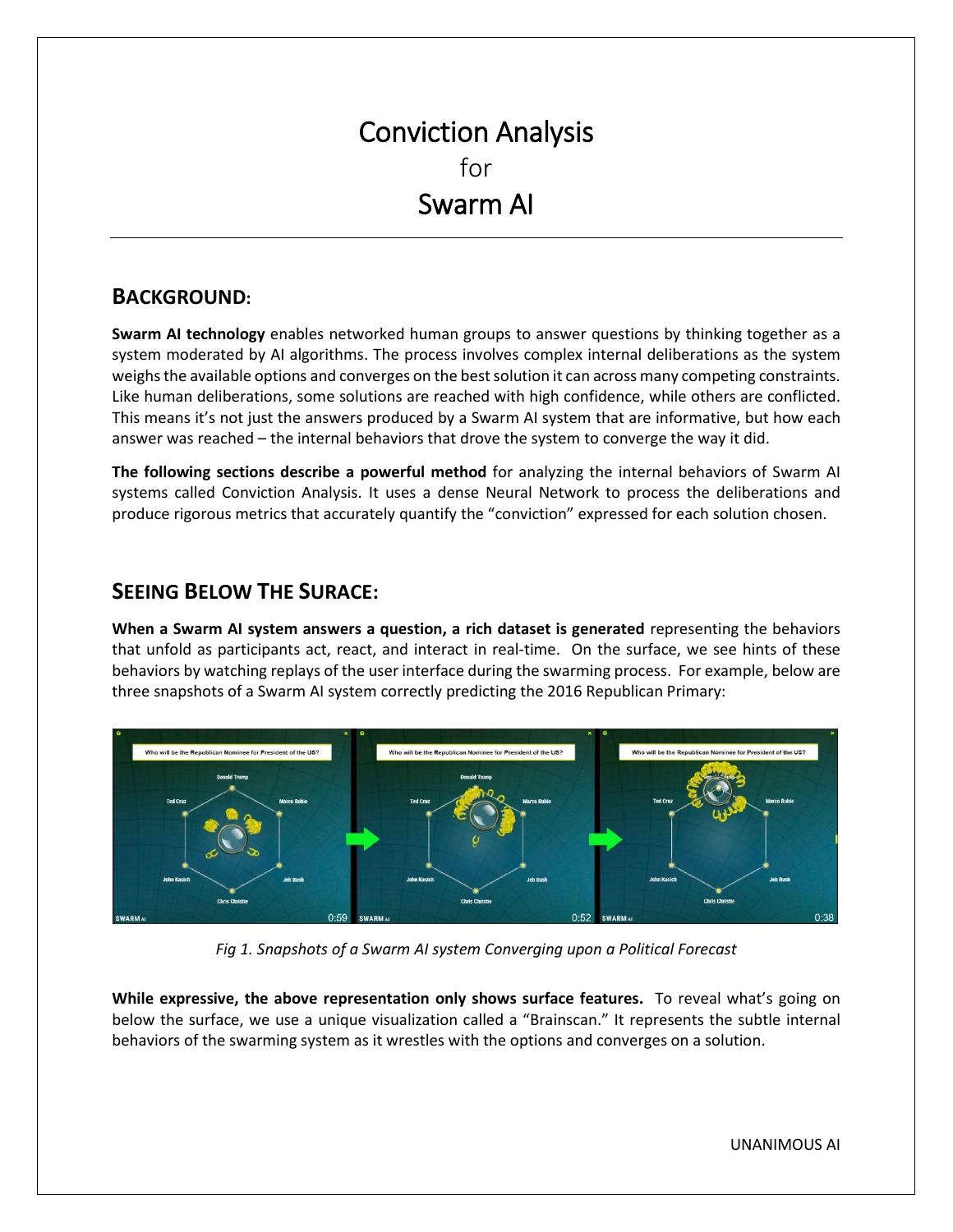**EXAMPLE:** There are two ways to visualize the Swarm AI system that correctly predicted the 2016 Republican Presidential Primary. The image on the left shows the frontend client, as seen by users in real-time. The image on the right is a "Brainscan" of the backend data processed by the AI engine.



*Fig 2. Brainscan represents the inner deliberations of a Swarm AI system*

**The colored regions on the Brainscan represent the changing sentiments within the Swarm AI system** as the group converges on a solution over time, the brightness conveying strength of conviction. As shown, Marco Rubio started with the strongest initial sentiment expressed by participants, but as the deliberation progressed, conviction for Donald Trump surged while support for Ted Cruz waned.

**Even before we rigorously process the deliberation data, we get insights by just viewing the scan.** For example, we can easily see that support for Marco Rubio was more entrenched than support for Ted Cruz, and that Donald Trump was the beneficiary when Cruz supporters considered other options.

**But can we quantify these complex deliberations with statistical rigor?** It turns out we can. By training a dense Neural Network on the large database of behavioral data that Unanimous AI has collected over the last three years, we have developed a process called Conviction Analysis. It allows us to compare the strength of the swarm-based sentiments with a high degree of statistical certainty.

#### **BEHAVIORAL NEURAL NETWORK:**

**Researchers at Unanimous AI have trained a Neural Network** on the behavioral data collected across thousands of human swarms. By correlating the training data with known sentiments, we have been able to build an AI system that can quantify the "Conviction" of the output with statistical certainty, based not just on the answer reached, but on the complex behaviors that led to that answer.

**Simply put, there's an infinite number of ways a swarming system can converge on an answer**. In many cases the swarm is confident, while in other cases it may be somewhat conflicted. We have built a Neural Network that processes the subtle behavioral features and quantifies conviction with high statistical certainty. We call this process Conviction Analysis.

UNANIMOUS AI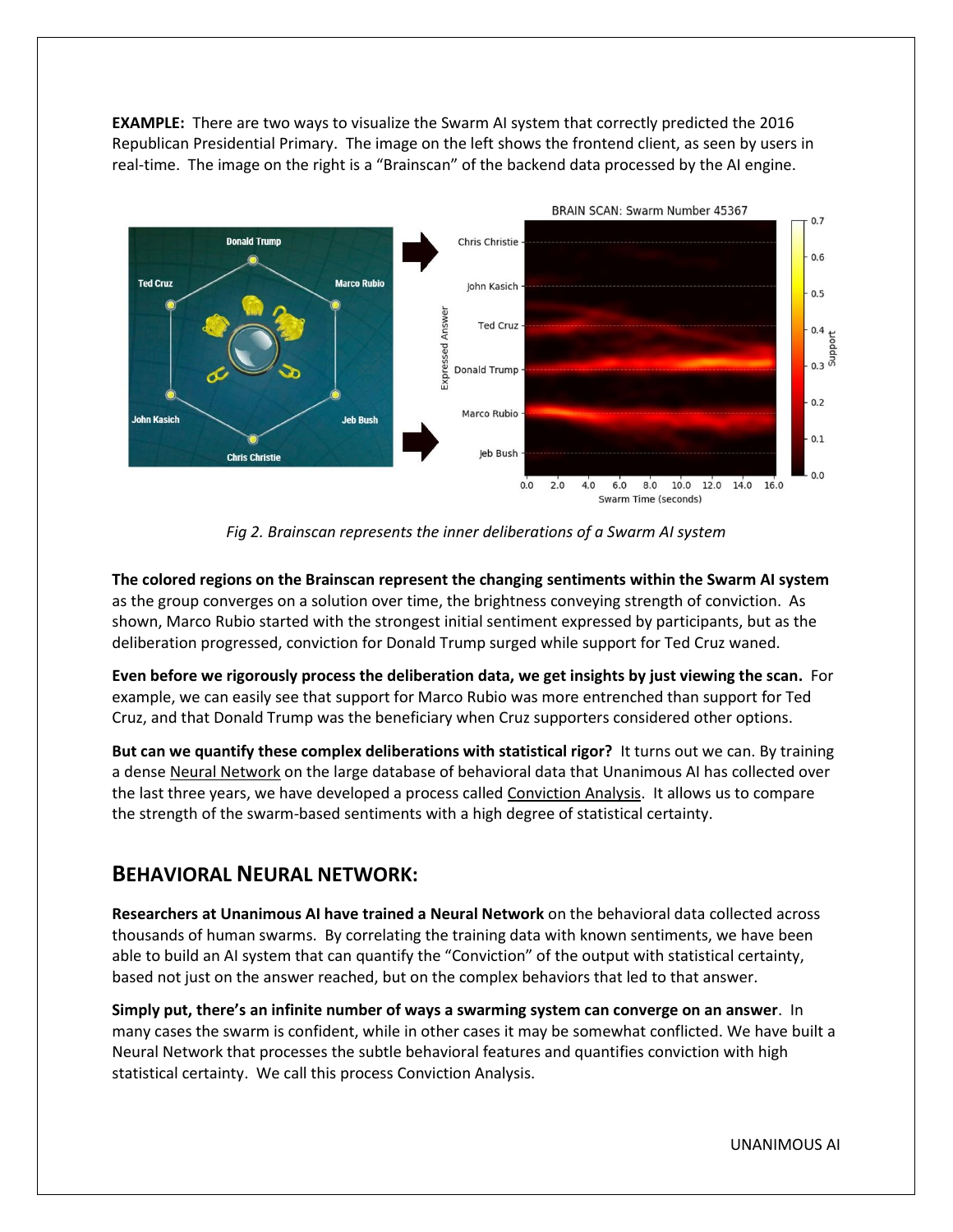

 *Fig 3. Behavioral Neural Network processes time-varying deliberations within Swarm AI datasets*

# **CONVICTION ANALYSIS**:

**Imagine we use a Swarm AI system to predict public reaction to a new soft drink**. And let's say our goal is to compare the new drink to three existing drinks. We could ask the system a series of questions to compare "*New Drink to Drink A*", "*New Drink to Drink B*" and "*New Drink to Drink C*".

**The system might reveal a strong preference for New Drink over each of the existing products**. That's valuable insight, *but can we compare across questions?* For example, is the preference for New Drink over Drink A stronger or weaker than the preference for New Drink over Drink B or Drink C?

**This is where Conviction Analysis comes in**. It allows us to assign Conviction Index to each output from the Swarm AI system, quantified by our Behavioral Neural Network with high statistical certainty. An example is shown below, quantifying New Drink over Drink A with a Conviction Index = **509**/1000.



*Fig 4. Behavioral Neural Network generates a Conviction Profile from Behavioral Data*

**We can then generate a Conviction Index for each of the example drinks vs New Drink**, along with a confidence interval for 95% statistical certainty. We can plot these on the same axis and immediately compare the strength of conviction across the three soft drinks A, B, and C as follows: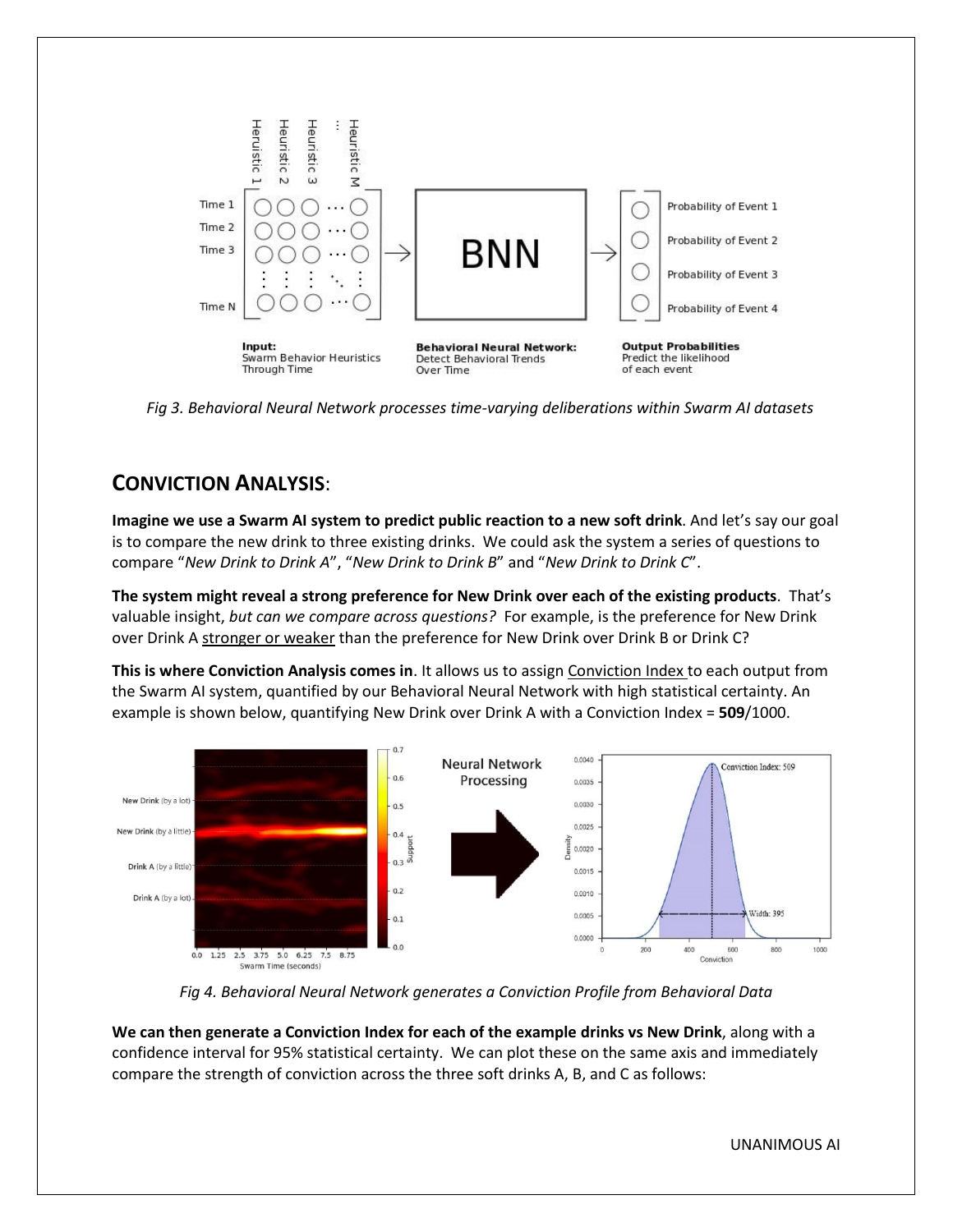

*Fig 5. Statistical Comparison of Conviction across Questions*

**As shown**, **we can quickly compare the level of Conviction across questions.** In this case, we see that New Drink was preferred to Drink A with significantly higher conviction than New Drink was preferred to Drink C, which had higher conviction than New Drink was preferred to Drink B. This is a rigorous metric, with confidence intervals, indicating that each of these differences is statistically significant ( $p < 0.01$ ).

**In addition to comparing Conviction Index across questions**, we can also compare Conviction Index across populations. For example, we might want to generate soft-drink sentiments for multiple demographic groups from millennials to baby-boomers. This would allow us to compare, for example, if men prefer Drink A over Drink B with more or less conviction than women prefer Drink A over Drink B. And we can rigorously assess if the gender differences in conviction are statistically significant.

### **REAL-WORLD EXAMPLE**:

Unanimous was asked to assess the perceived trustworthiness of major news sources in the US. To address this, we assembled a Swarm AI system that connected approximately 50 voting age Americans, controlling for political affiliation to ensure that the number of Democrats, Republicans, and Independents approximately matched the national average. When connected in real-time by swarming algorithms, these participants formed an "artificial expert" that we could ask a series of questions to. Our goal was to compare a set of twelve media sources such that statistically significant comparisons could be made.

When comparing a large set of items, it's often useful to pick one item as the index to compare against. In this case we chose the New York Times as the reference element. We then asked the Swarm AI system a series of questions, each comparing a media item to the New York Times in terms of perceived trustworthiness. An example question was formatted as follows, with the Swarm AI system asked to compare the New York Times to CNN:

UNANIMOUS AI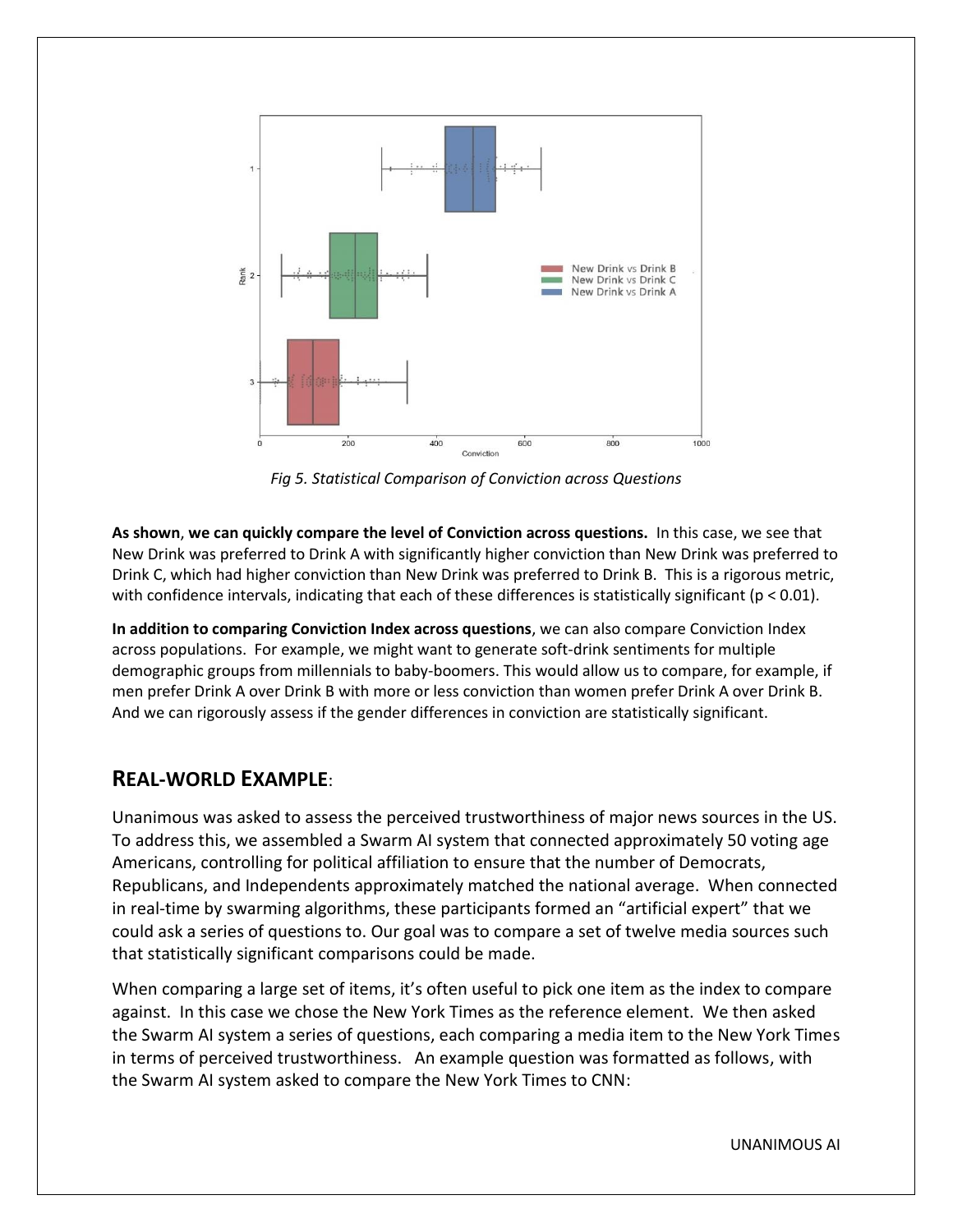

*Fig 6. Swarm AI system in the process of comparing CNN to the New York Times*

While the above question is asking a relatively simple question that is easy for participants to assess, providing two options for comparison, each with two levels of conviction – the behavioral data captured is very expressive. This can be represented as follows:



*Fig 7. Swarm AI system generates rich behavioral data during every question*

This behavioral data can then be processed by our Behavioral Neural Network which has been trained on thousands of prior behavioral profiles, enabling a precise assessment of conviction for the answer converged upon. Similar behavioral data is then captured for each of the other media items under assessment, enabling accurate comparisons across media items.